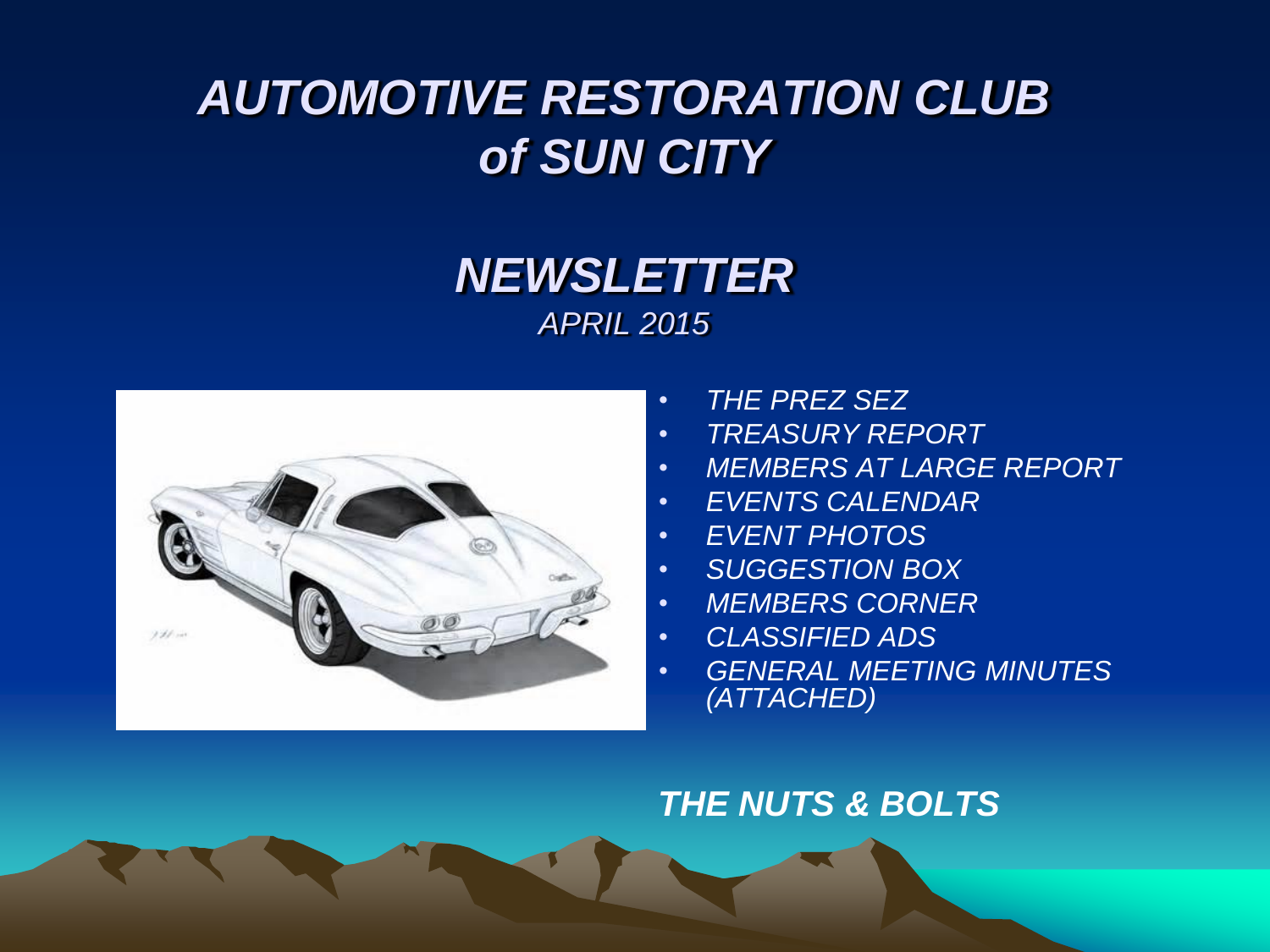## *THE PREZ SEZ*

#### *Wow!!!!!!!!!!!!!!!!!!!!!!!!!!!!!!!!!!!!!!!!!!!!!!!!!!!!!!!!!!!!!!!!!!!!!!!!!!!!!!!!!!!!!!!!!!!!!!!!!!!!!*

Our club Charter was granted January 29, 2015. It's been less than two months and we have topped 100 members! Most people don't even know we exist. What is it going to be like when the word gets out? We have had two meetings. Officers were elected. Rules and Regulations were voted on and passed. Our bank account has been set-up. Membership badges are being worked on. We have had several social events. Our first event at Mc Donalds was wet; and despite the rain we had a great turn out.

Some committees have formed and are becoming active laying the ground work for our future. The events committee is planning future gatherings. The news letter committee has started and other members are looking at how to develop a web site. The facility planning committee is moving forward.

People planning their retirement are calling from all over the country wanting to know about the restoration club. We have had five calls in the last week from people wanting to know about us. That is one a day!

We are in our infancy and just learning to crawl. I know we all want to run immediately but it will take some time to make it all happen. If you have suggestions as to how we can expedite the process please let us know.

Remember one of the best things you can to do make this club happen is volunteer. You will make new friends that have common interests and help your self and the club at the same time.

Hope to see you all on the 28th at Bell Recreation Center for our cruise in and benefit for the Sun<br>City Foundation, We need as many vehicles as possible to be there. Jon Braemer City Foundation. We need as many vehicles as possible to be there.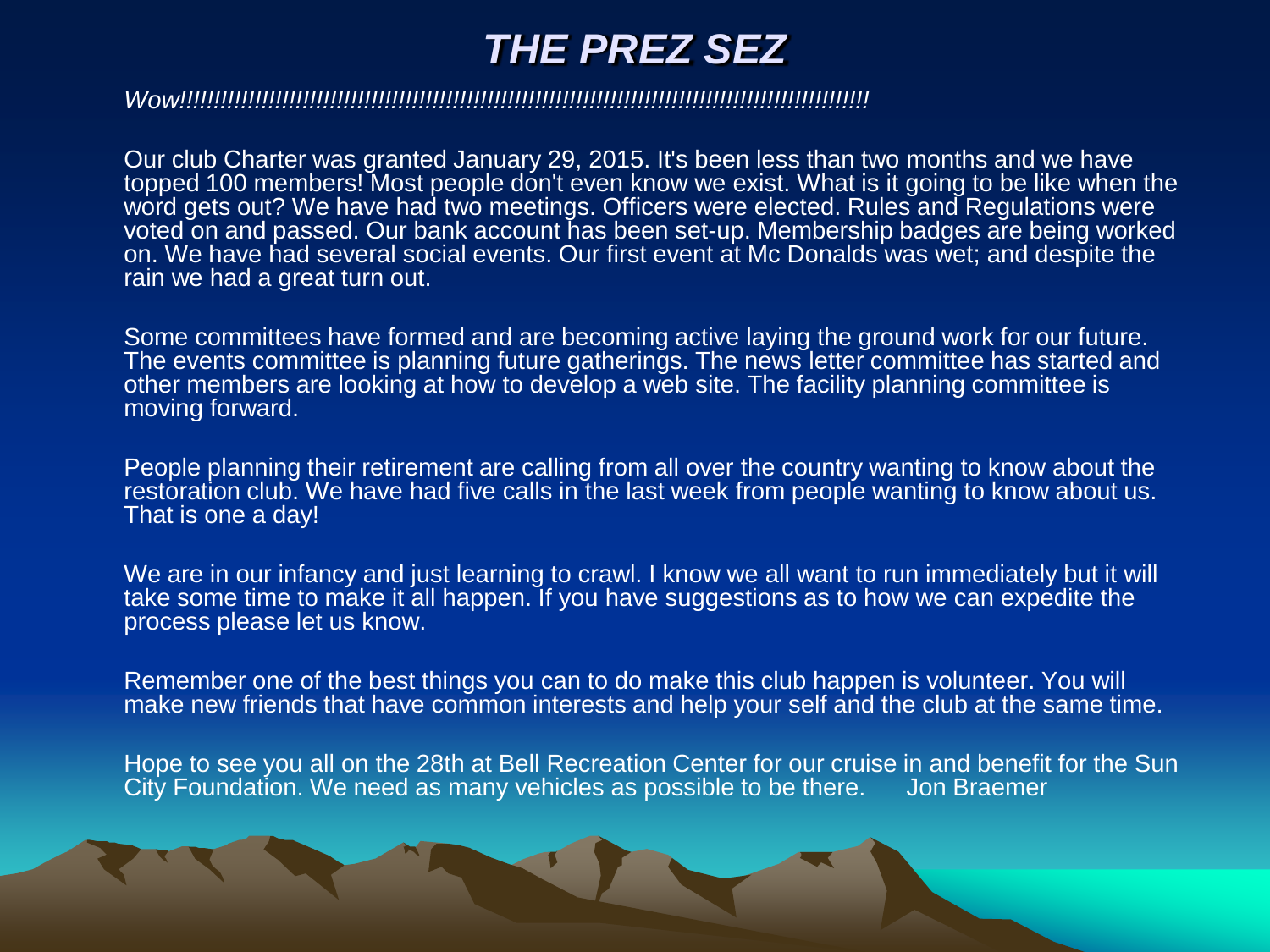## *CLUB BOARD MEMBERS*

## *CALENDAR OF EVENTS*

NAME PHONE

Jon Braemer - President 928-600-9739 Al Baxley - Vice President 816-615-9235 Warren Clucker - Treasurer 623-977-2128 Mike Weber - Secretary 623-308-1127 Scott Donkers – Member at Large 503-799-1381 Gary Davis – Member at Large 530-308-8135 Club Email Address - **[arcosc@outlook.com](mailto:arcosc@outlook.com)**

April 28, 2015 Club Picnic

### DATE EVENT

March 17, 2015 General Meeting March 19, 2015 Breakfast George's Café March 26, 2015 Breakfast George's Cafe March 28, 2015 Cruise-in @ Bell Center April 2, 2015 Breakfast George's Café April 9, 2015 Breakfast George's Café April 16, 2015 Breakfast George's Café April 21, 2015 General Meeting 1pm at Lakeview Social Rm. #2 April 23, 2015 Breakfast George's Café April 30, 2015 Breakfast George's Café

### **ALERT - ALERT - ALERT - ALERT - ALERT**

## *ARCSC CRUISE-IN 3/28/15 Bring a Friend*

#### Club Mailing Address: Clubs Office (ARCOSC)

10626 W. Thunderbird Sun City, AZ 85351

*The Automotive Restoration Club of Sun City is holding it's first ever Cruise-in and benefit for the Sun City Foundation on March 28, 2015. The location for this special event will be the Bell Center parking lot in the same foot print as the Farmers Market, at the corner of Hutton and 99th Ave. in Sun City. The Cruise-in begins at 9am and ends at 1pm. This event is open to everyone, so bring your prized car and let's have some fun!*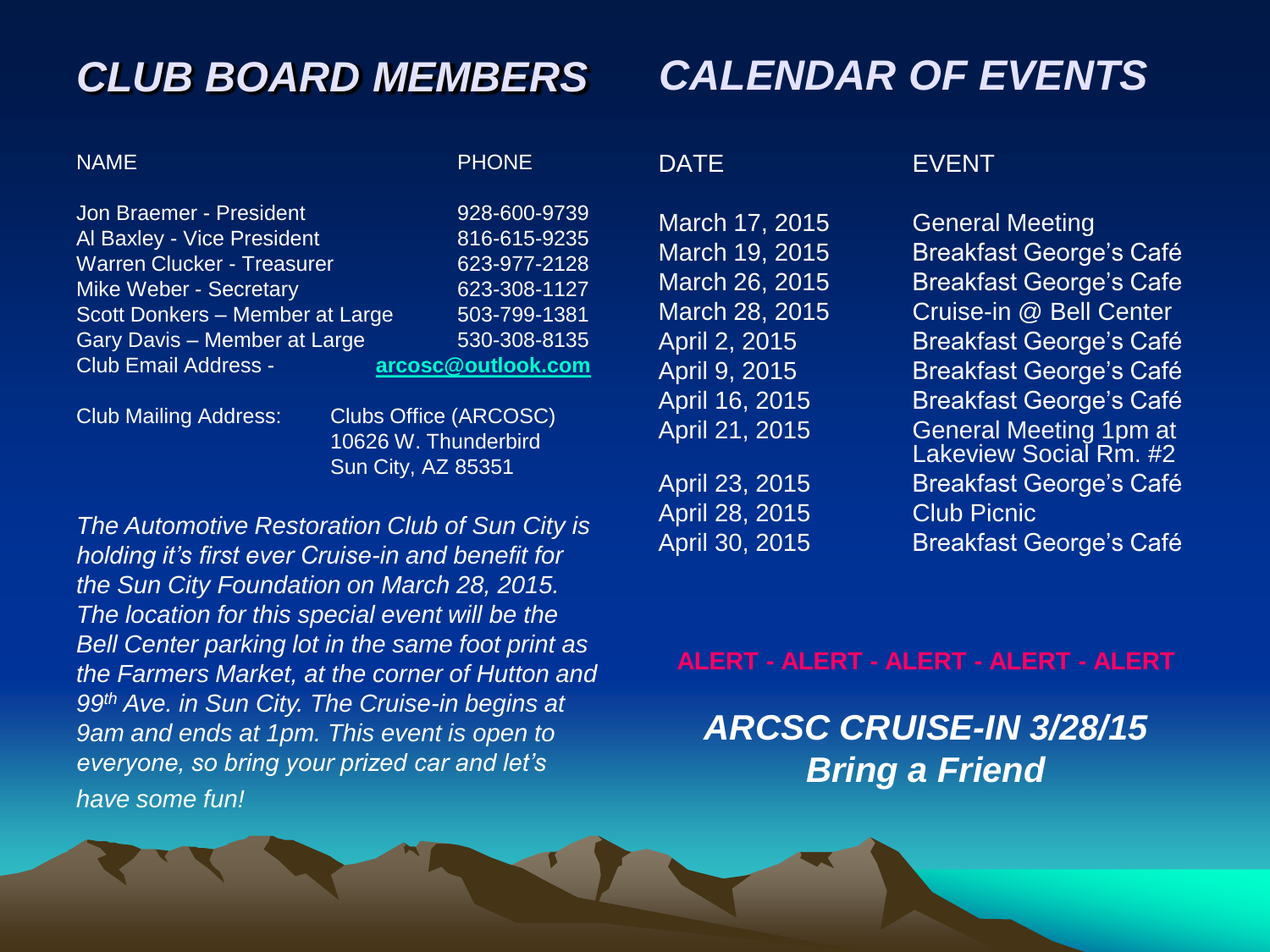## *THOUGHTS FROM AL*

I am so excited about and amazed at the progress and formation the Club has accomplished in such a short time. I feel we have been very fortunate that so many good people have stepped up to fill the necessary positions. It seems as though each one is a great fit for the job. (we now have over 100 members YES !!!!) I am also glad to see so many Ladies participating in Club events and on Committees.

The committees are forming and getting to work on their projects. As Jon has said before, "this is your Club and your participation is what will make it successful". If you have a certain skill set or not, your ideas and help making things happen is needed and appreciated. Please consider signing up for a committee or if you think another committee is needed, talk to one of the Members at Large about it and they can bring it back to the Board.

If you have any friends or neighbors bring them to a meeting. If you see any old cars in garages or on driveways in your Sun City travels, stop by and tell them about the Club. I did in the beginning and still do. I picked up quite a few new Members that way. There are still lots of Car Folks out there that have not yet heard about the Club. Keep on car'n and truck'n !!!

*Al Baxley*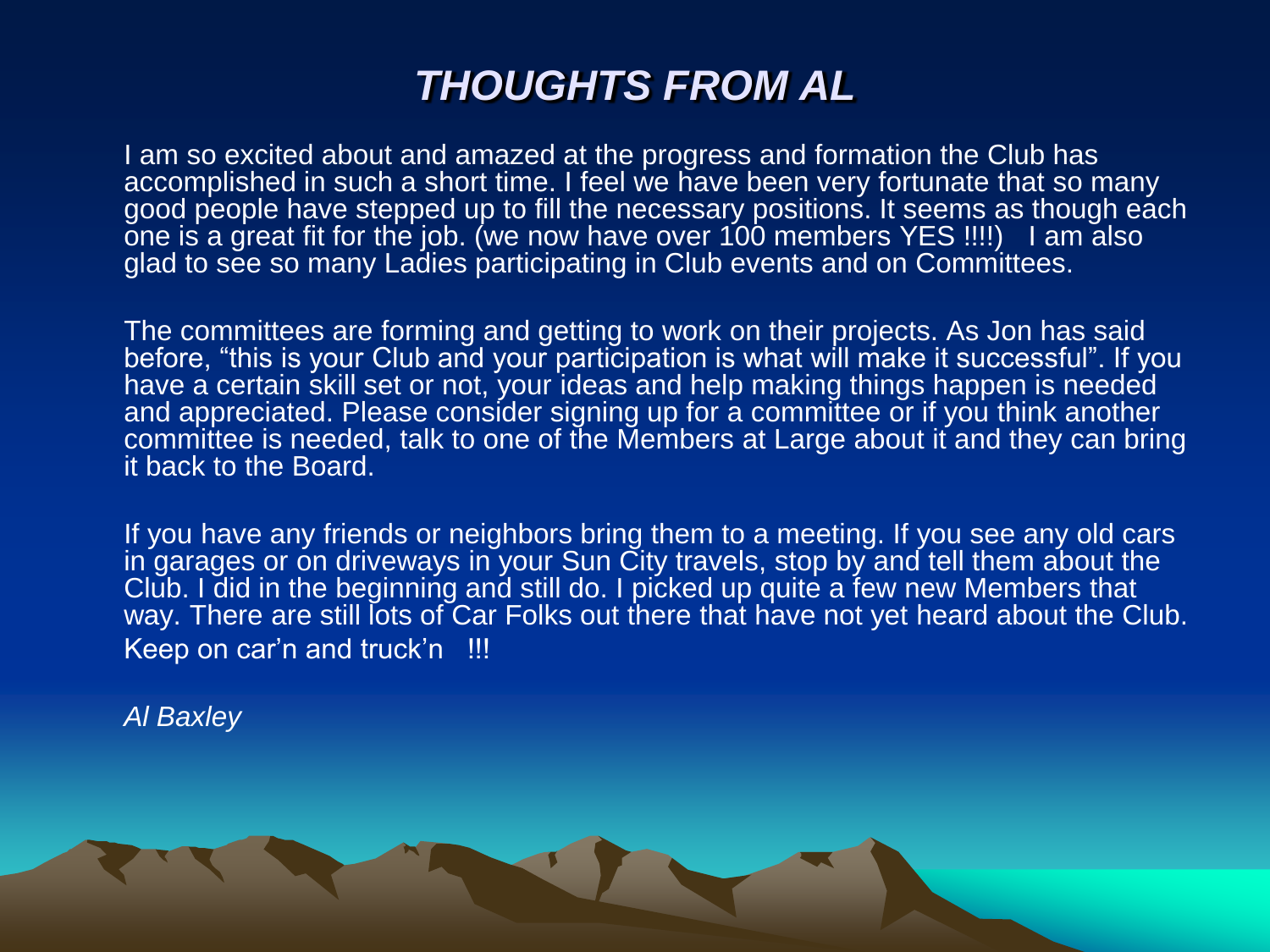## *ARCSC TREASURY REPORT*

## MARCH 2015

INCOME DUES \$1050.00 CASH DUES \$ 175.00 TOTAL 31225.00

EXPENSE \$ 0.00

ENDING BALANCE \$1225.00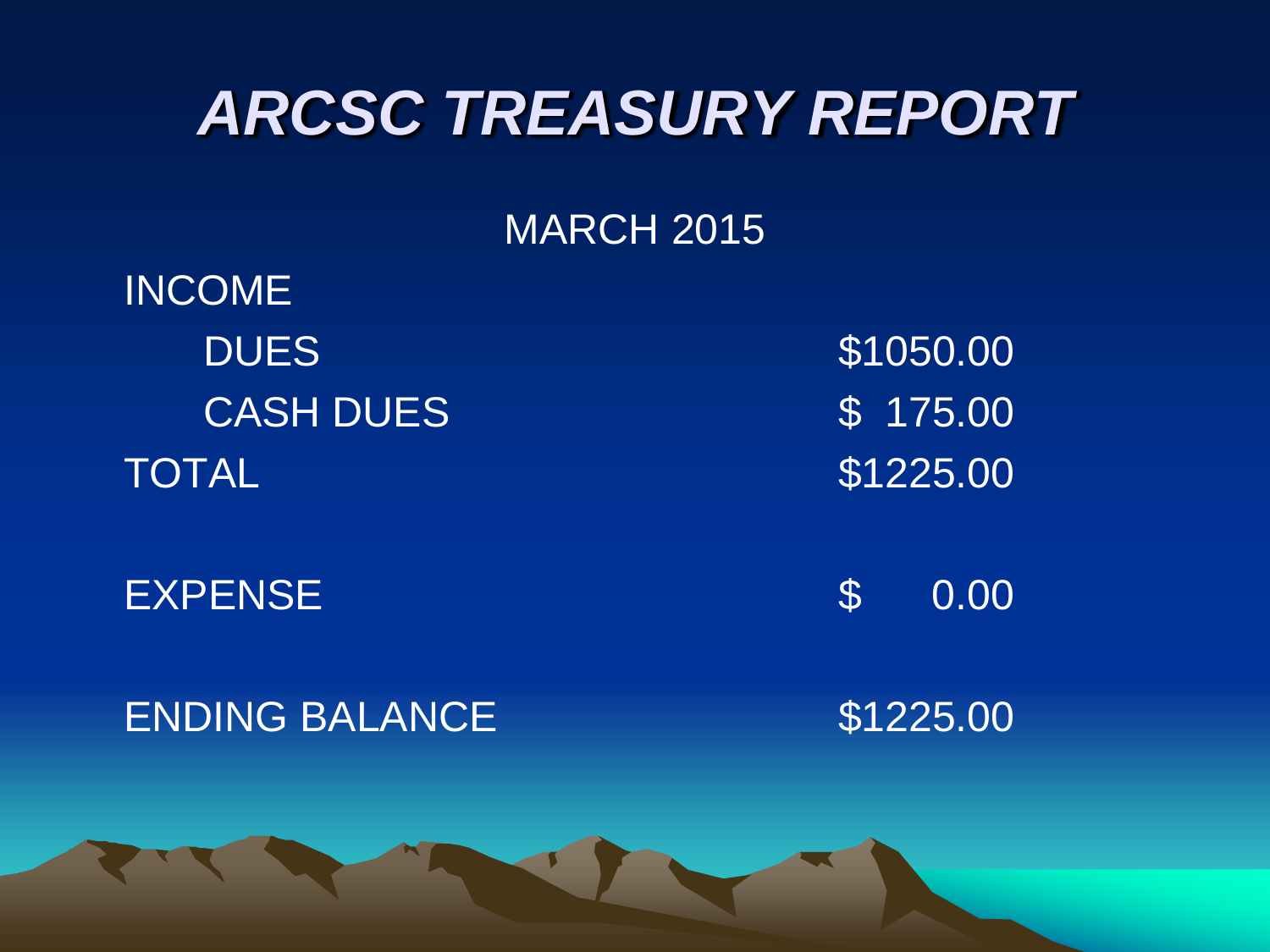# *ARCSC ANNUAL PICNIC*

*Put this date on your calendar: April 28, 2015*

*You are cordially invited to attend the first annual ARCSC Picnic. The "Picnic" will be held at the Lakeview Recreation Center in Social Room #1 and on the adjacent lakeside patio. Details are still being decided*  and will be sent to club members when finalized. A great *turnout is expected.*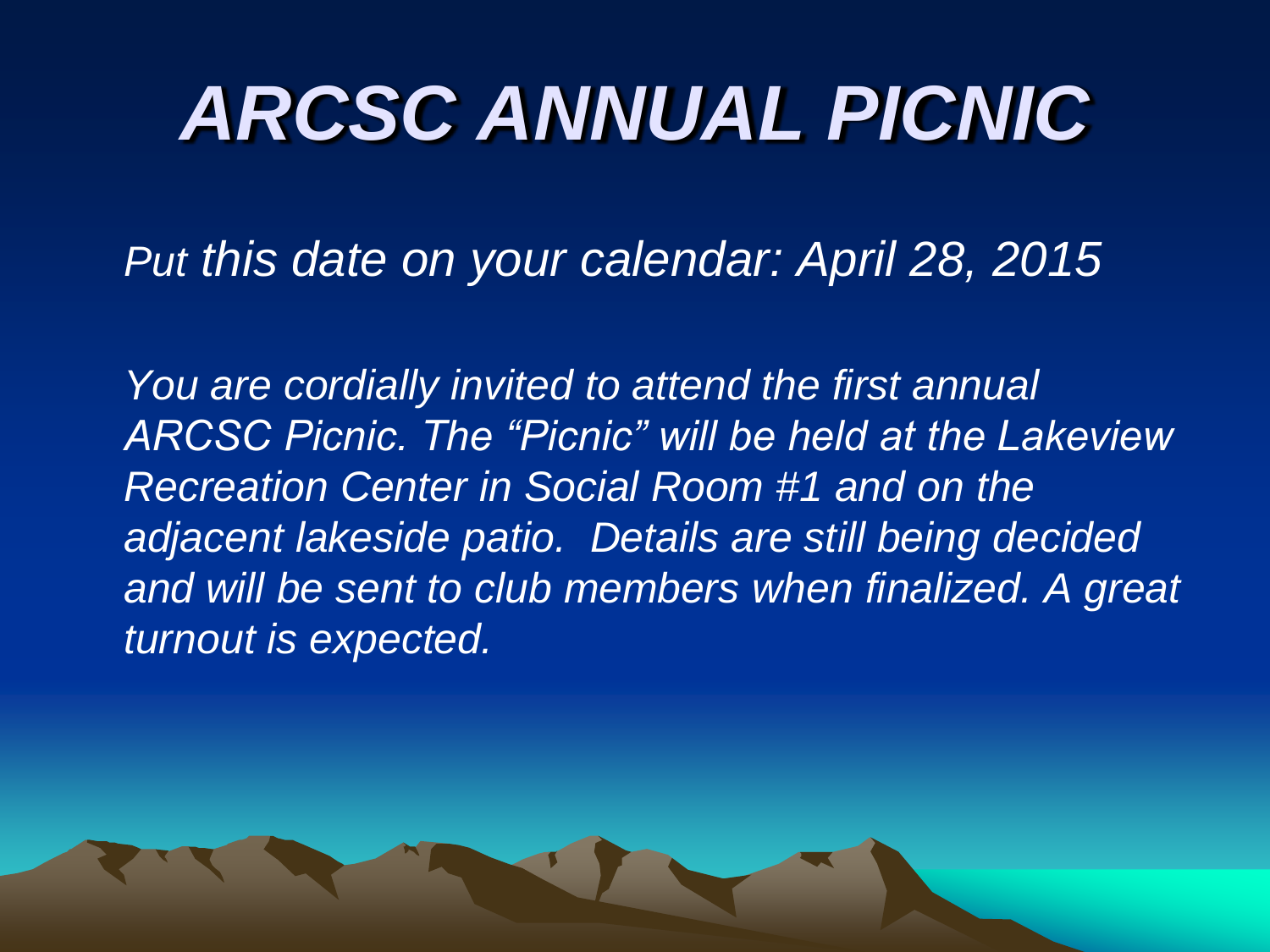# *MEMBERS CORNER*

*Are you a seasonal Sun City resident who leaves that special project somewhere up north during the winter? If so, email a picture of it and your story to:* 

*arcosc@outlook.com We'll put it in a future issue of the newsletter.* 

*Get Involved! The club needs people for its various committees. Please sign up by emailing: arcosc@outlook.com*

*If you have an idea, suggestions, thoughts or comments that you want to share with the board of directors, please email them to: arcosc@outlook.com*

*Want to make an announcement to the membership. Send it to the email address below and it will be added to the next newsletter. arcosc@outlook.com*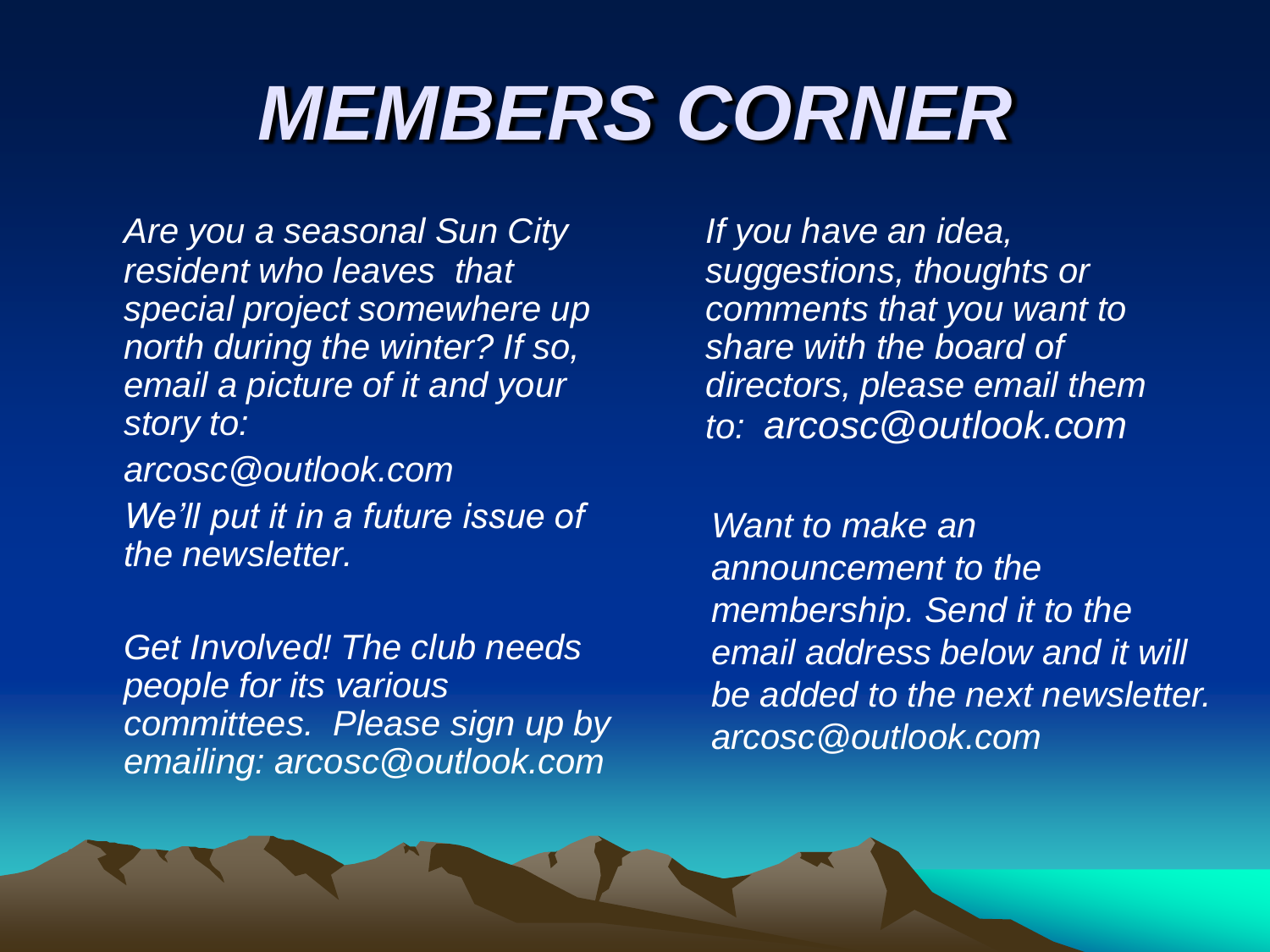# *CLASSIFIED ADS*

### FOR SALE

In this section, members may run advertisements to sell any type of vehicle, automotive parts or other related items. Photographs in digital form can be added and descriptions are advised. The best part is, it's free to all ARCSC members.

## WANTED

This section will provide space for the members who are looking for parts and pieces for their projects. It is possible that another member may have exactly what you are looking for. Of course, this feature is also free to ARCSC members.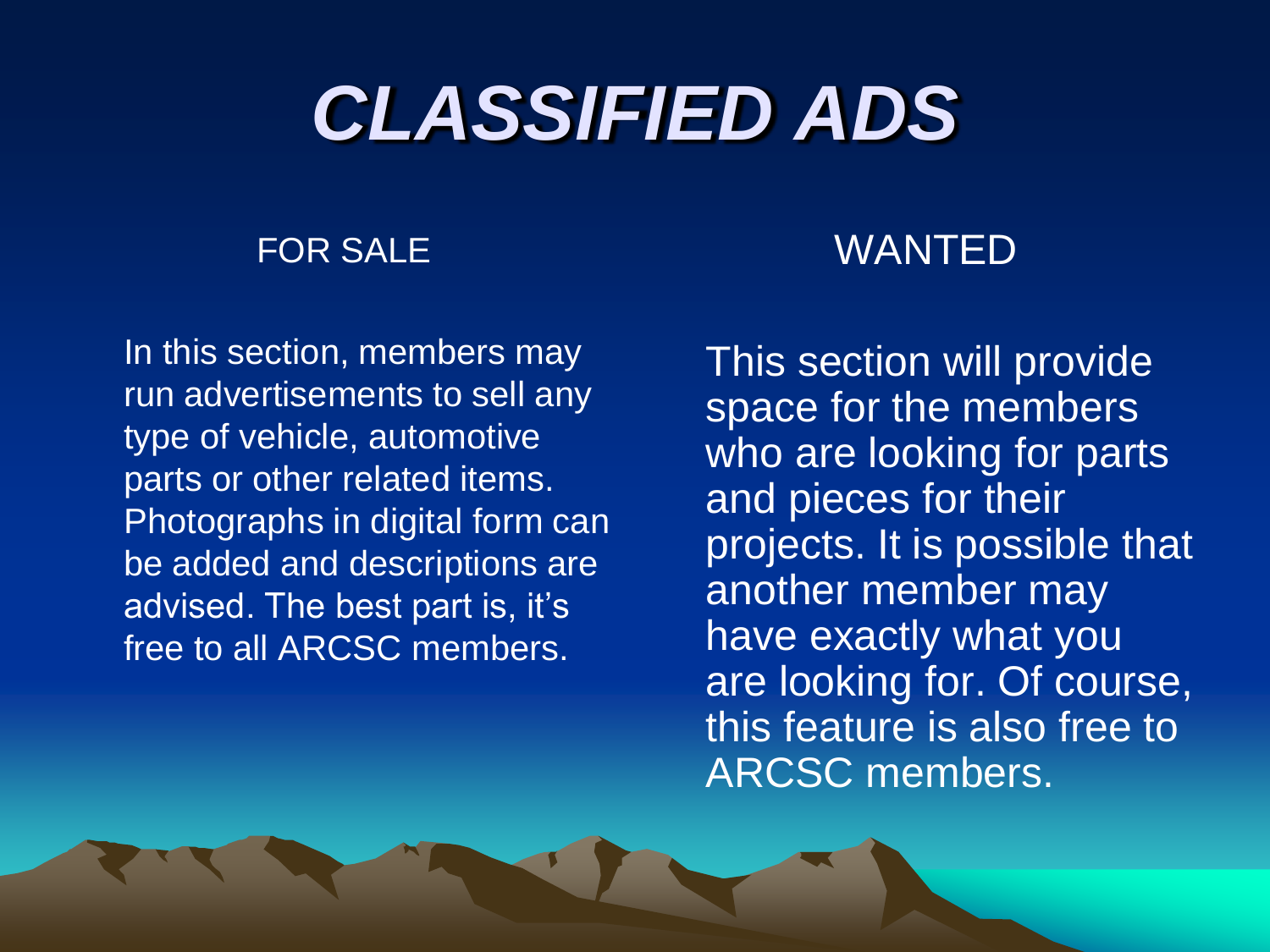## *Member at Large Report*

Hi to all Car Club Members!

Planning is starting to get under way for the proposed new shop area for the Restoration Club. I have recently been in meetings to discuss size and layout with committee members. We have also started the process to open bank accounts and are checking with the RCSC for tax deductable status for the donors who have pledged funding to help us achieve our goals.

All the help from the membership is greatly appreciated.

Gary Davis, Member-at-Large in Charge of Planning Future Facility, Shop Layout, Equipment, & Fundraising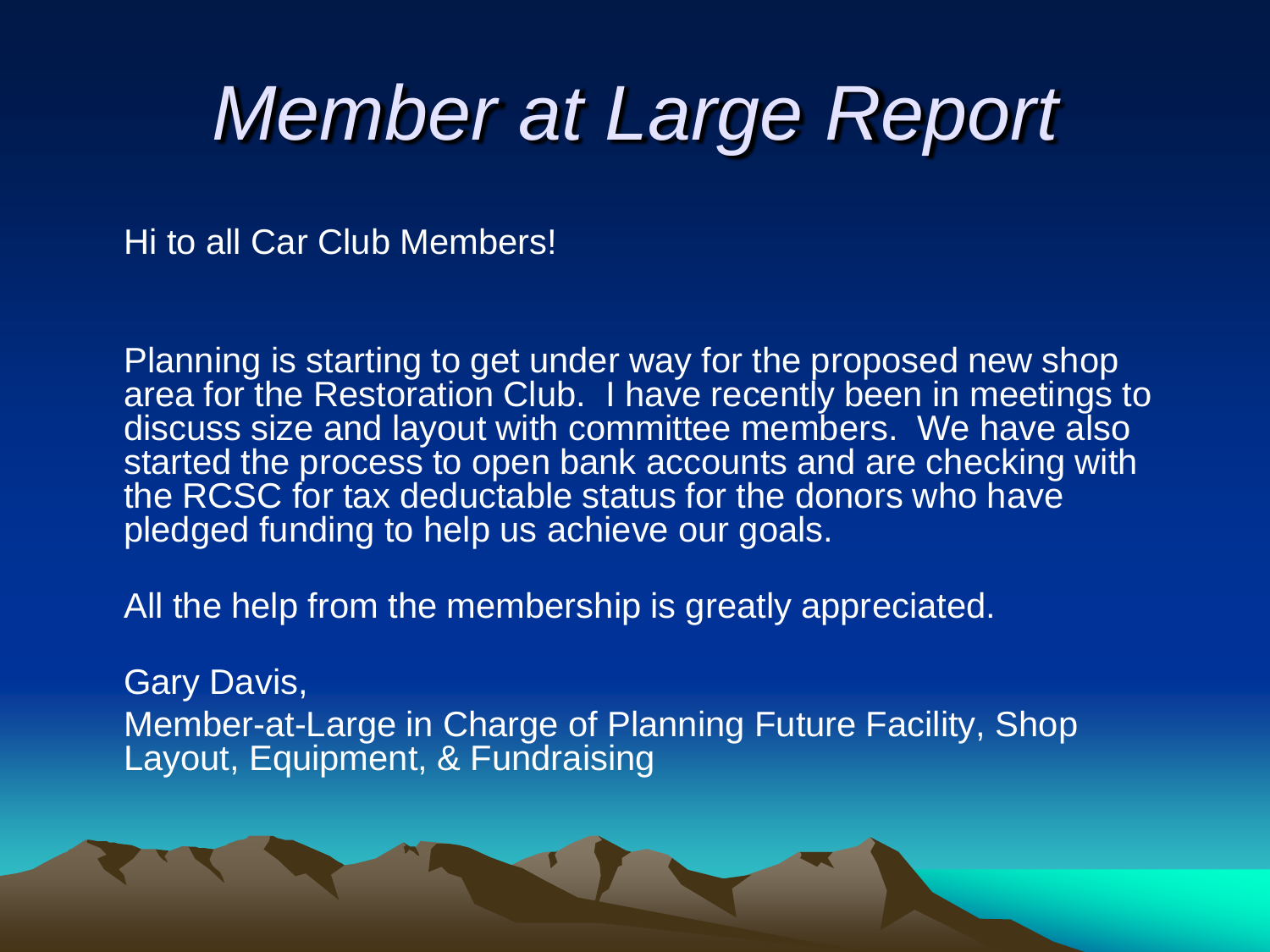## *Events-Newsletter-Website-Media Committees*

### MEMBER AT LARGE REPORT

The newly assembled Events Committee really hit the ground running. Beginning with a somewhat rainy Cars & Coffee Cruise in at McDonalds, spirits were not dampened as it appeared all those in attendance enjoyed the opportunity to meet, talk about cars and discuss the new club, albeit from inside the restaurant.

Since then, the committee, led by Bill Senter, has laid out a busy schedule of events that includes a Cruise-in to be held at the Bell Recreation Center on March 28, several weekly breakfast gettogethers, the forthcoming picnic and a couple other events that have not yet been announced. To this committee - your work is greatly appreciated!

Within a separate committee, the Website is a work in progress and very much a priority with John Laselle leading the way. Connected to this committee is the development of our Media group that will be responsible for advertizing and publicity. Additionally, members Carol McDade and Pat Clucker will focus on the recruitment of new members at our events. This brings us to the Newsletter. Obviously, we were successful in issuing our first publication.

We're still looking for volunteers for all our committees, especially for the Christmas Party, so please, don't be bashful. Let a board member know of your desire to get involved so that we may take advantage of your great talents.

Scott Donkers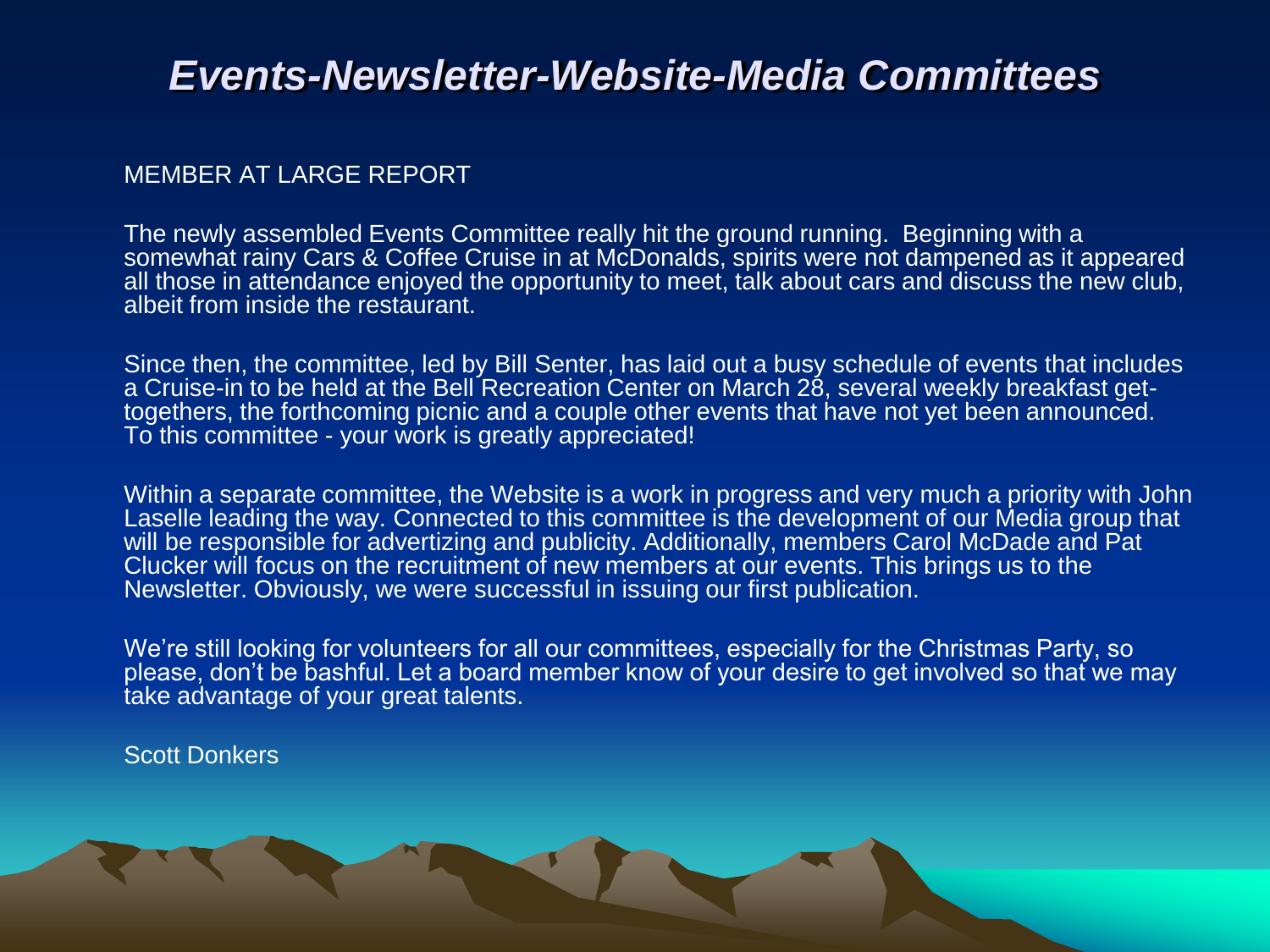### *COVER CAR: THE 1963 CORVETTE COUPE*

*1963 was the only year for the Split-Window Coupe and was the first Corvette coupe ever made. Beginning in 1964, the C2 Corvette coupe had a one-piece rear window.*

*Engine choices in 1963 ranged from 250 horsepower to the 360 horsepower fuel injected L84 model and all were 327cid. The standard transmission was an all-synchro 3-speed manual, with an all-synchro Borg Warner 4-speed manual and 2-speed Powerglide automatic available as options. Built in St Louis, 18,000 Stingrays were equipped with the four-speed manual gearbox better than four out of every five. Curb weight of the base 1963 Corvette: 3362 lbs.*

*Production was divided almost evenly between the convertible and the new coupe - 10,919 and 10,594, respectively. 1963 was also the first year for hideaway headlights on Corvettes - a feature that lasted until the advent of the C6 design in 2005.*

*The 1963 Corvette coupe was designed by Larry Shinoda. 1963 was also the first year of the Corvette Z06 option code, which at that time indicated a fuel-injected engine, heavy duty suspension, aluminum knock-off wheels, heavy duty brakes, 36-gallon fiberglass fuel tank, and limited slip rear differential. 198 Z06 coupes and one Z06 convertible were made.*

*Today, an excellent condition 1963 Split-Window Corvette coupe can cost \$100,000, or more with the price varying mostly on engine selection. Of course, Z06 optioned Corvettes brings the highest prices.*

*Future newsletter issues will include stories like this but will feature a vehicles owned by one of our own ARCSC members.*